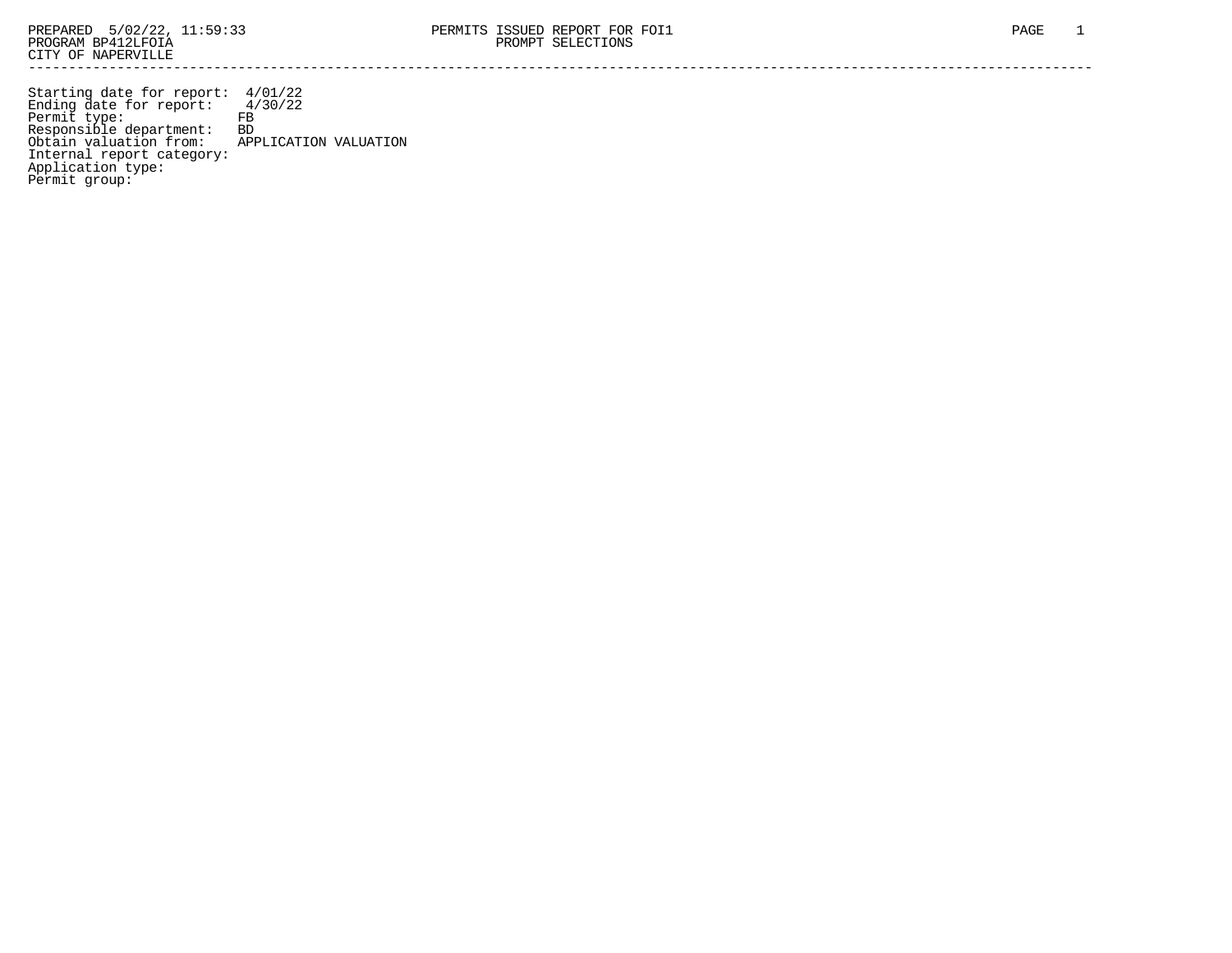## PREPARED 5/02/22, 11:59:33 PERMITS ISSUED REPORT PAGE 1<br>PROGRAM BP412LFOI1 PROGRAM BP412LFOI1 4/01/22 THRU 4/30/22 CITY OF NAPERVILLE **Example 20** CITY OF NAPERVILLE CITY OF NAPERVILLE CITY OF NAPERVILLE STATE STATE SERVICE PERMIT TYPE - FB FINISHED BASEMENT OBTAINED VALUATION FROM APPLICATION VALUATION

| CULAINED VALUAIION FROM                                                                                                                                                                                                                    |                                                                                                                                                                                                                                                                                                                                                                                     |                                                         |
|--------------------------------------------------------------------------------------------------------------------------------------------------------------------------------------------------------------------------------------------|-------------------------------------------------------------------------------------------------------------------------------------------------------------------------------------------------------------------------------------------------------------------------------------------------------------------------------------------------------------------------------------|---------------------------------------------------------|
| APPLICATION APPLICATION TYPE AND DESCRIPTION<br>DATE VALUATION                                                                                                                                                                             | Parcel Number<br>Alternate ID Code                                                                                                                                                                                                                                                                                                                                                  | PROPERTY OWNER/<br>CONTRACTOR                           |
| 21-00003761 SFR SINGLE FAMILY RESIDENCE                                                                                                                                                                                                    | 632 CENTURY FARM LN                                                                                                                                                                                                                                                                                                                                                                 |                                                         |
|                                                                                                                                                                                                                                            |                                                                                                                                                                                                                                                                                                                                                                                     |                                                         |
| STRUCTURE - 000 000 SFR<br>PERMIT TYPE - FB 00 FINISHED BASEMENT                                                                                                                                                                           | $\begin{array}{lll} \texttt{ISSUE} & \texttt{DATE} & \texttt{SUBCONTRACTOR(S)} \\ \texttt{4/01/22} & \texttt{01/22} & \texttt{01/23} & \texttt{01/24} \\ \texttt{02/23} & \texttt{02/24} & \texttt{03/24} & \texttt{04/24} \\ \texttt{04/24} & \texttt{05/24} & \texttt{06/24} & \texttt{07/24} & \texttt{08/24} \\ \texttt{08/24} & \texttt{09/24} & \texttt{09/24} & \texttt{09/$ |                                                         |
| 22-00000095 SFR SINGLE FAMILY RESIDENCE                                                                                                                                                                                                    | 520 W JEFFERSON AV                                                                                                                                                                                                                                                                                                                                                                  |                                                         |
| $---------$ 1/11/22 \$1200000 $------$ BARCZI CUSTOM HOMES, INC<br>Contractor #: 630-514-3582                                                                                                                                              |                                                                                                                                                                                                                                                                                                                                                                                     |                                                         |
| STRUCTURE – 000 000 SFR<br>PERMIT TYPE - FB 00 FINISHED BASEMENT                                                                                                                                                                           | $\begin{array}{ll}\n \text{ISSUE} & \text{DATE} \\ \text{A OF A2} & \text{A.} \\ \end{array}$<br>4/05/22                                                                                                                                                                                                                                                                            |                                                         |
| 22-00000650 RAL RES ALTERATIONS/REMODLING (NO NEW SQ FTG) 6 S MILL ST                                                                                                                                                                      |                                                                                                                                                                                                                                                                                                                                                                                     |                                                         |
| $\begin{tabular}{ll} \texttt{-----} \texttt{-----} & 3/11/22 & \texttt{\$120000} \\ \texttt{Contractor} & \texttt{#:} & 630-904-5367 \\ \end{tabular}$                                                                                     |                                                                                                                                                                                                                                                                                                                                                                                     | D-07134160290000N1803-84 SCHILLERSTROM HOMES INC        |
| ----------                                                                                                                                                                                                                                 |                                                                                                                                                                                                                                                                                                                                                                                     |                                                         |
| 22-00000766 RAL RES ALTERATIONS/REMODLING (NO NEW SQ FTG) 1422 DRUID HILLS CT                                                                                                                                                              |                                                                                                                                                                                                                                                                                                                                                                                     |                                                         |
| $\frac{1}{2}$ ----------- 3/18/22 \$175000<br>Contractor #:                                                                                                                                                                                |                                                                                                                                                                                                                                                                                                                                                                                     |                                                         |
|                                                                                                                                                                                                                                            |                                                                                                                                                                                                                                                                                                                                                                                     | VINTAGE ELECTRIC                                        |
| 22-00001031 RAL RES ALTERATIONS/REMODLING (NO NEW SQ FTG) 1212 TRANQUILITY CT                                                                                                                                                              |                                                                                                                                                                                                                                                                                                                                                                                     |                                                         |
| $---------$ 4/01/22 \$110000<br>Contractor #: 630-369-1953                                                                                                                                                                                 | D-08281011230000N1537-134 DJK CUSTOM HOMES                                                                                                                                                                                                                                                                                                                                          |                                                         |
| RUCTURE – 000 000<br>PERMIT TYPE – FB 00 FINISHED BASEMENT – 1999 – 1999 – 1997 – SUBCONTRACTOR(S)<br>PERMIT TYPE – FB 00 FINISHED BASEMENT – 1999 – 1998 – 1998 – 1999 – 1998 – 2008 – 2008 – 2008 – 2008 – 2008 –<br>STRUCTURE - 000 000 |                                                                                                                                                                                                                                                                                                                                                                                     | CUSTOM HOME ELECTRIC INC<br>CERTIFIED PLUMBING SERVICES |
| TOTAL PERMITS ISSUED 5 TOTAL PERMITS HELD                                                                                                                                                                                                  | $\mathbf{0}$                                                                                                                                                                                                                                                                                                                                                                        |                                                         |
| TOTAL APPLICATION VALUATION<br>2,205,000                                                                                                                                                                                                   |                                                                                                                                                                                                                                                                                                                                                                                     |                                                         |